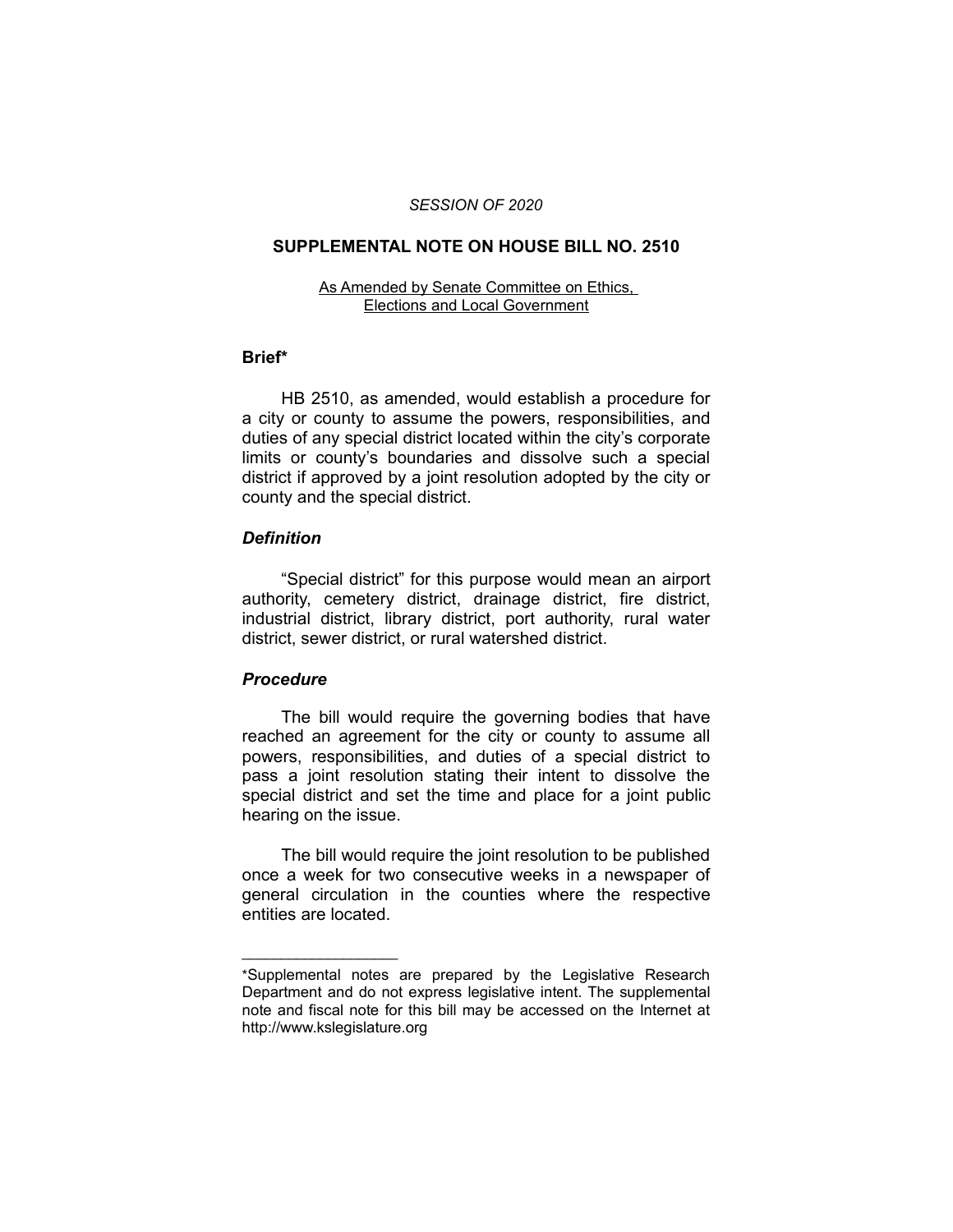The bill would require the governing bodies, after the public hearing, to decide whether to proceed or abandon the proposed dissolution and assumption of powers and responsibilities. If both governing bodies decide to proceed, as evidenced by formal action of each body, the city or county would adopt an ordinance or resolution dissolving the special district and assuming all powers, responsibility, and duties of the special district. The special district would be considered dissolved on the effective date of the ordinance or resolution. The bill would require a copy of the ordinance or resolution be provided to the county clerk.

The bill would prohibit the special district from issuing new debt without first notifying and receiving approval by resolution from the governing body of the city or county once the joint resolution has been passed by the governing bodies.

## *Successorship*

Upon the dissolution of the special district, the city or county would acquire all property of the special district, subject to any valid leases or agreements. The city or county would be responsible for the payment or retirement of any special district debts or obligations and all district property, funds, and assets would be vested in the city or county.

The bill would make the city or county the successor in every way to the powers, duties, and functions of the dissolved special district, and every act performed in use of such transferred powers, duties, and function would be deemed in the same force and effect as if used by the special district.

The bill would give the city or county legal custody of all records, memoranda, writings, entries, prints, representations, electronic data, or combinations of any act, transaction, occurrence, or event of the dissolved special district.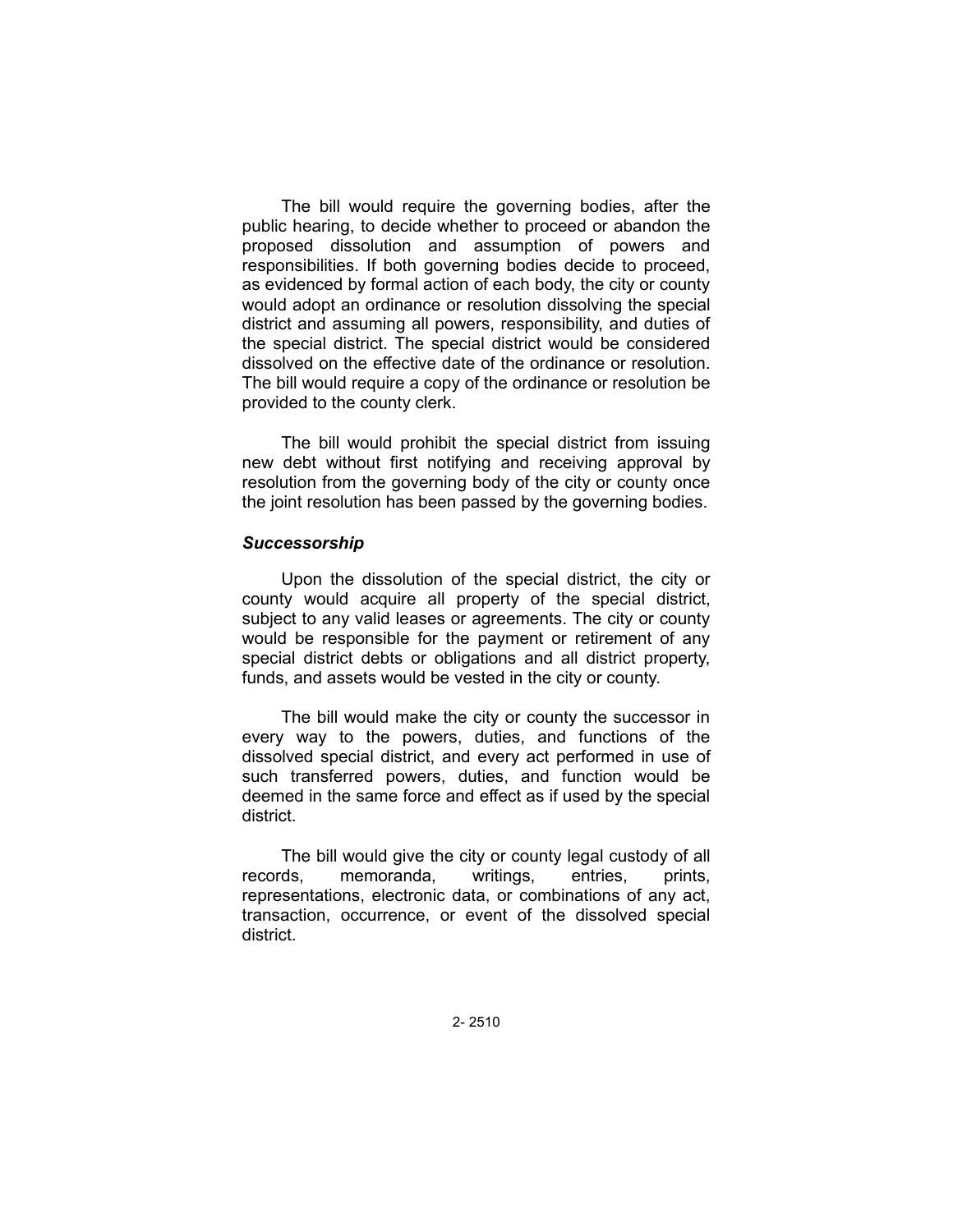The bill would authorize the court to allow suits, actions, or other proceedings maintained by or against the successor of the special district, or any officer of the special district, either prior to the special district's dissolution or in relation to the discharge of the officer's official duties, that was started prior to the dissolution of the special district to proceed. The bill would specify any such legal action would not be diminished due to the governmental reorganization authorized by the bill.

## **Background**

The bill was introduced by the House Committee on Local Government at the request of the League of Kansas Municipalities (LKM). The bill as introduced dealt with special districts within cities.

In the House Committee hearing, a representative of LKM provided proponent testimony on the bill, stating the bill would create easier, more proactive procedures for grassroots consolidation of local units of government when appropriate. The representative also stated such consolidation currently requires legislative action.

Written-only proponent testimony was provided by the Kansas Chamber.

No neutral or opponent testimony was provided.

[*Note:* Tax levy increases resulting from the dissolution of one taxing entity and transfer of its responsibilities to a city would be exempt from the provisions of the property tax lid requiring approval from a majority of a city's qualified electors, provided any such levy increase does not exceed the prior levy of the dissolved entity. This exemption was enacted in 2019 HB 2188.]

The House Committee recommended the bill be placed on the Consent Calendar.